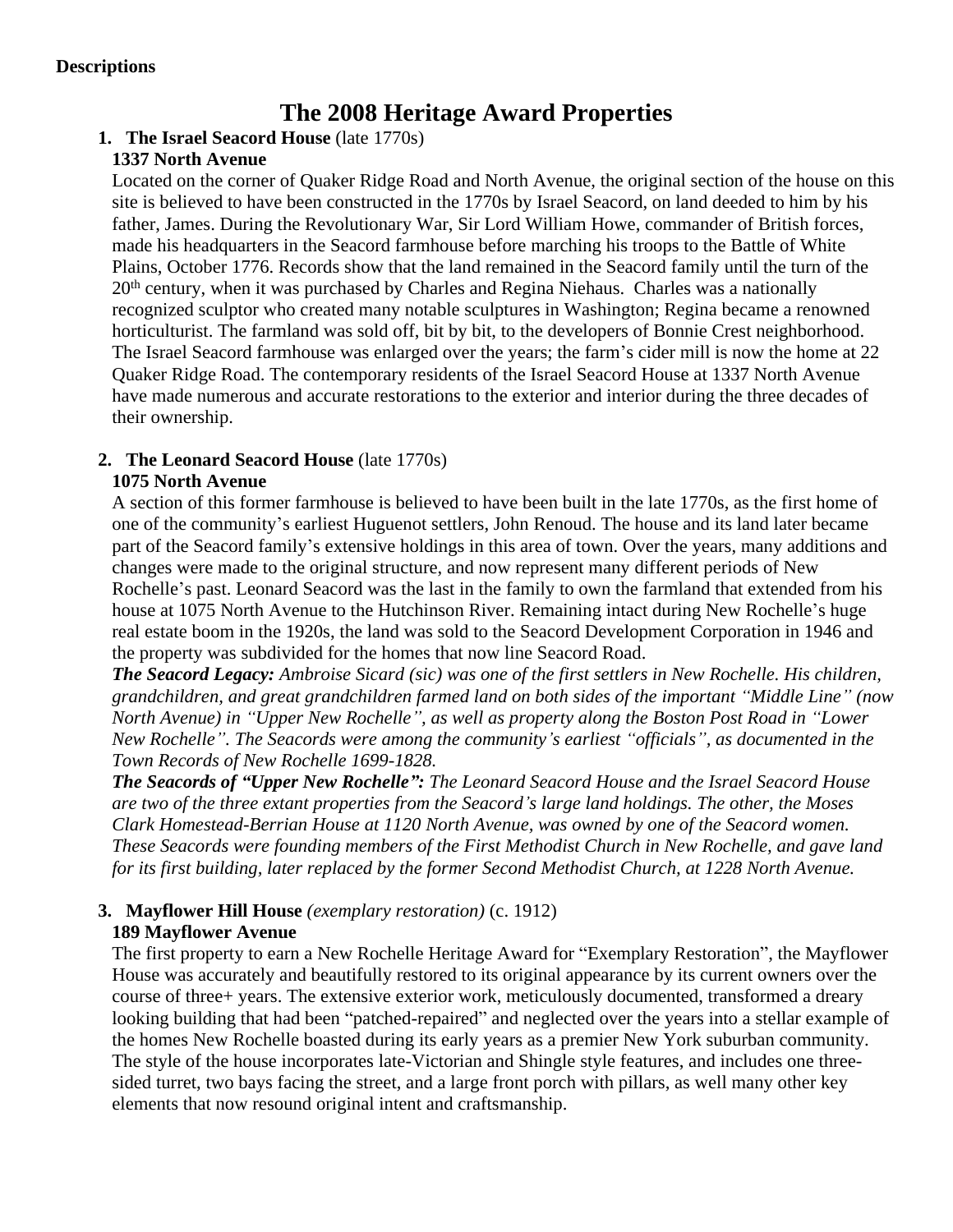The house first appears on city maps and documents of this corner of Mayflower Avenue and Faneuil Place in 1912. Interestingly, the house has attributes that would date it early, at the turn of the 20<sup>th</sup> century, which could mean that it was built earlier and then moved to its current location. Situated near the top of Mayflower Avenue, the home was located in what was known as "Huguenot Park". This was one of many "residential parks" developed in New Rochelle between the 1880s and 1920s as distinguishable neighborhoods in park-like settings.

### **4. St. John's Wilmot Church** (1859)

### **11 Wilmot Road**

The oldest extant church building in New Rochelle, St. John's Wilmot Church continues to be an important reminder of the community's earlier years. Located at the intersection of North Avenue, Wilmot Road and Mill Road, the church anchors the history-rich area of "Cooper's Corners", named for the owner of a general store in this 17<sup>th</sup> - 19<sup>th</sup> century "satellite" hamlet of New Rochelle. Completed in 1859, the charming wood-frame church building with a steeple atop a bell tower (now enclosed) was designed and built by Alexander Durand as a wayside Episcopal chapel for Trinity Episcopal Church on Huguenot Street in the southern part of New Rochelle and St. James-the-Less in Scarsdale. Soon it was an independent church, serving parishioners in the northern reaches of New Rochelle and beyond. Built on a foundation of Tuckahoe marble, the building's interior retains such original details as 19 mahogany pews and chandeliers.

## **5. New Rochelle Rowing Club** (late 1800s) (Demolished in 2015)

#### **Hudson Park**

One of the oldest athletic organizations in the county, the New Rochelle Rowing Club, located in Hudson Park, was founded in 1880 by a group of prominent locals. The club moved from its original site on Pelham Road at the bottom of Church Street, (at the time, waterfront property), to its present location in 1882. The first building at this site was lost to fire around 1900 and immediately replaced by the current two-story clubhouse. Over the years the Club held three national rowing championships and participated in numerous major meets. It was the home club of Cy Cromwell and Jim Storm, silver medalists in the 1964 Olympic Games in Tokyo. The building, which still houses the graceful boats, is topped by an 1864 clock tower that was removed from the former City Hall on Main Street when it was demolished in the 1960s. Club members restored the cupola and lifted it to its perch in 1974, where it served as a landmark to boaters on Long Island Sound. Following damage caused by Hurricane Sandy, the building was condemned and subsequently torn down by the City of New Rochelle, which owned the property on which the structure had stood.

## **6. Jefferson Elementary School** (1932)

## **131-155 Weyman Avenue**

One of a number of schools built or enlarged in New Rochelle during the late 1920s and early 1930s to accommodate a mushrooming population, Jefferson School was entirely unique in its Art Deco design. The buff brick building includes outstanding details exemplifying this popular design trend, including its limestone trim, a stone above the door with the name in the "Broadway" font, and other streamlined "Moderne" stylized ornamentation. This structure replaced an 1895 schoolhouse that was named after the third U.S. President in 1919. Completed in 1932, the current building was designed by the prominent New York City firm of Starrett and Van Vleck. The architects' works also include Henry Barnard School and Isaac E. Young Junior High School (now Middle School) in New Rochelle, and Lord & Taylor's, Saks Fifth Avenue, the Downtown Athletic Club and Bloomingdale's, in New York City.

# **The 2009 Heritage Award Properties**

#### **7. The Clark-Berrian House** (late 1700s)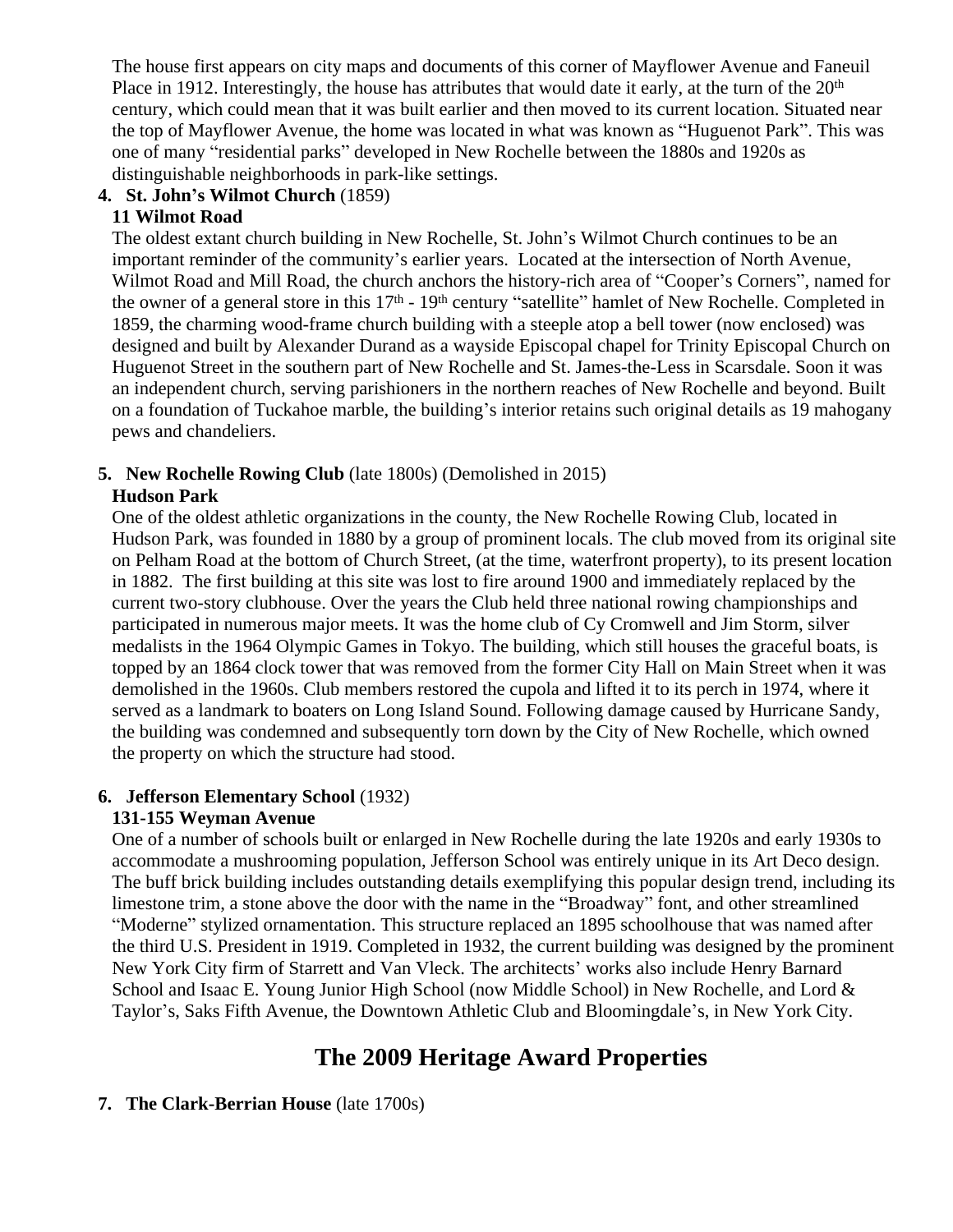#### **1120 North Avenue**

Just before the Revolutionary War, when New Rochelle was a farming community of roughly 700 inhabitants, Moses Clark built a home in the northern part of New Rochelle on a tract of land owned by the Seacords, whose patriarch, Ambroise Sicard, was one of the first settlers. Clark's simple dwelling grew as it became home to his descendants and their spouses - Clarks, Seacords and Berrians, well into the 20<sup>th</sup> century. Each owner tailored the house to the family's needs. Although the current structure is considerably larger and altered from its original two-over-two simple structure, each era has been well preserved. Retaining its farmhouse character, the private residence continues to be a daily reminder of New Rochelle's centuries as an agrarian community.

## **8. Mahlstedt House - Huguenot Library Branch (Huguenot Children's Library)** (1869) **794 North Avenue**

Possibly the first brick residence in New Rochelle, the Mahlstedt family lived here while managing a thriving ice-making business on the large lake the house overlooked. Once ice could be made in home freezers, the business became obsolete. The 40 acres of property were sold to the City of New Rochelle in 1922 for a new high school and park. The lake became Twin Lakes by a causeway leading to the school; the land along North Avenue was groomed into Huguenot Park; and the charming brick house was transformed into a branch of the New Rochelle Public Library, which is remained for 70 years. The City's financial crisis forced its closing in 1992. The Partnership for the Huguenot Children's Library raised more than \$350,000 to gut the building, rebuild the interior and rehabilitate the exterior. Through "sweat equity" and donations from local contractors and suppliers, the French Second Empire-style building was beautifully restored and the Huguenot Children's Library was created.

## **9. The Arcade Building (The Curtain Shop)** (1897)

#### **541 Main Street**

A stunning metamorphosis occurred at 541 Main Street during its  $110<sup>th</sup>$  year, in 2007. A restoration completed on the home of the Curtain Shop, facilitated by the New Rochelle Downtown Business Improvement District (BID), removed an unattractive façade to reveal gorgeous arched windows and detailed terracotta relief work that had been hidden since the 1940's. Today, the building declares its original use by the raised letters, "The Arcade". William Weisskpof constructed it in 1897 for his downtown entertainment center that included eateries, hotel rooms, a billiard hall, shops, a bowling alley, and a gymnasium. The New Rochelle chapter of the YMCA made its first home here in 1899. Later, the building housed the Star Department Store (until 1924), followed by various other retail enterprises. Curtain Shop moved to the building in 1992 from its first location at 501 – 503 Main Street.

## **10. Huguenot Yacht Club** (c. 1910)

#### **Harbor Lane West**

Overlooking Glen Island, the house that is now home to the Huguenot Yacht Club was built around 1910 on a tract owned by the esteemed Judge Martin Keogh. The (unknown) architect/builder employed a type of design that was popular in the rapidly growing community of New Rochelle in the early 1900s. The 2 ½ story Mediterranean Revival-style house was constructed on structural tile finished in white stucco, with a hipped roof of red barrel tiles. Actresses Lillian and Dorothy Gish rented the house in 1919 - 1920 while working for D. W. Griffith, whose studios were on Orienta Point in Mamaroneck. While living here the sisters filmed "Orphans of the Storm" and Lillian starred in "Way Down East". She also directed a movie for Griffith and filmed it in New Rochelle. The Huguenot Yacht Club was the third yacht club to be established on the western part of the Sound. Founded in 1894 as the Neptune Yacht Club on Neptune Island, the organization soon changed its name to the Huguenot Yacht Club. When the original boathouse on the Lower Harbor burned in 1965, the club's members purchased the Harbor Lane West property that included Lion's Boat Yard, two lots and the Spanish Mediterranean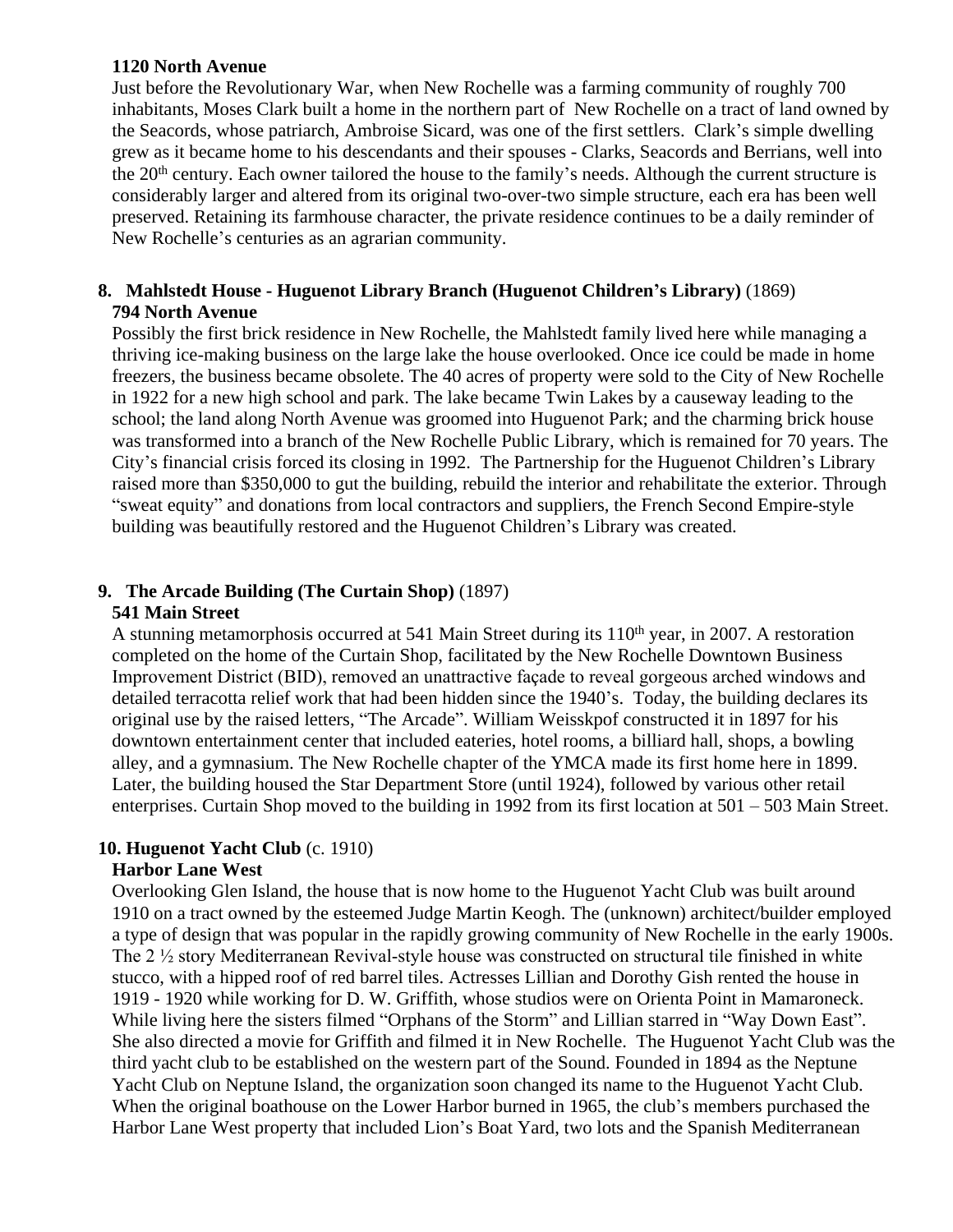house. The members made a conscious decision to retain the original integrity of the exemplary residence as they transformed it into their clubhouse.

## **11. "Blue Anchor" - Former home of Cartoonist Clare Briggs** (1917)

#### **1 Byworth Road**

This Tudor-style house was built for famed cartoonist Clare Briggs in 1917. It was designed by architect Henry G. Morse and constructed of 100 tons of timbers salvaged from an 18<sup>th</sup> century schooner and purchased by Mr. Briggs from a New Jersey shipyard. "The old English style of architecture so lends itself to the rugged old timbers that many authorities have pronounced the house the best example of English architecture in this country," Briggs wrote of the house in 1918. He called his home "Blue Anchor" after the artifact that still hangs in the basement. Briggs was one of America's earliest "strip" artists, earning his fame with one called "When a feller needs a friend." At the height of his career his cartoons appeared in 180 newspapers, read by 2 million people each day. Many of Briggs' comics involved his beloved game of golf. He joined the Wykagyl Country Club in 1914 and located his house across from the course.

## **12. Former Women's Club of New Rochelle - Zion Baptist Church** (1924) **50 Lockwood Avenue**

The New Rochelle Women's Club was established in 1912, when Mrs. Lawrence E. Van Etten gathered together and a group of 45 well-to-do women, and formed the organization "to work for any and every sort of improvement in New Rochelle." By the 1920s the club had grown in membership and endowment to allow for the construction of a dedicated clubhouse on Lockwood Avenue. The Tudor Revival-style building, constructed at a cost of \$133,000, using stone and slate donated by a member's family, was ready for occupancy in March, 1924. By the early 1960s, when the club could no longer afford its upkeep, the building was put it up for sale. At the same time, the home of the Zion Baptist Church (established in 1931) at 57 Anderson Street was claimed by an Urban Renewal project.

In June 1965, the Zion Baptist Church purchased the Women's Club building. While converting the club house into a house of worship, the Zion Baptist Church congregation retained the original design, materials and architectural importance of the structure. Just as the Women's Club, the building continues to be well utilized by the community, with a variety of civic organizations utilizing the meeting space.

## *Fire Stations*

*As New Rochelle's population began swelling at the turn of the 20th century, the newly-incorporated City started more consistent funding and improvements to its fire service, which was then comprised of six volunteer companies. Beginning in the years of the first paid Fire Chief, James Ross, (1903 – 1919), through the tenure of Chief Walter S. Jones (1920 – 1933), the New Rochelle Fire Department was vastly improved with new stations, paid professionals, updated equipment and modern practices. The three stations receiving Heritage Awards are genuine and daily reminders of this important period in New Rochelle's history.* 

## **13. Fire Station No. 4** (1910)

#### **155 Drake Avenue**

Fire Station No. 4 was built on Drake Avenue for the Neptune Hose Company, (later named Neptune Engine Company), in 1910. At the time, the company was entirely volunteer firefighters and the apparatus was pulled by horses, also housed in the building. The station has since been updated in pace with the times and New Rochelle's ever-improving fire service–beginning with motorized equipment and professional, rather than volunteer, fire fighters. A renovation in the late 1980s brought the structure up to code and modern times, while maintaining the design of the original exterior. Arched windows, keystone over the bay door, concrete lintels and cornices, and the "Flemish Bond" styling of brick work mimic the details of the 1910 building. Today, the structure stands as a unique example of Dutch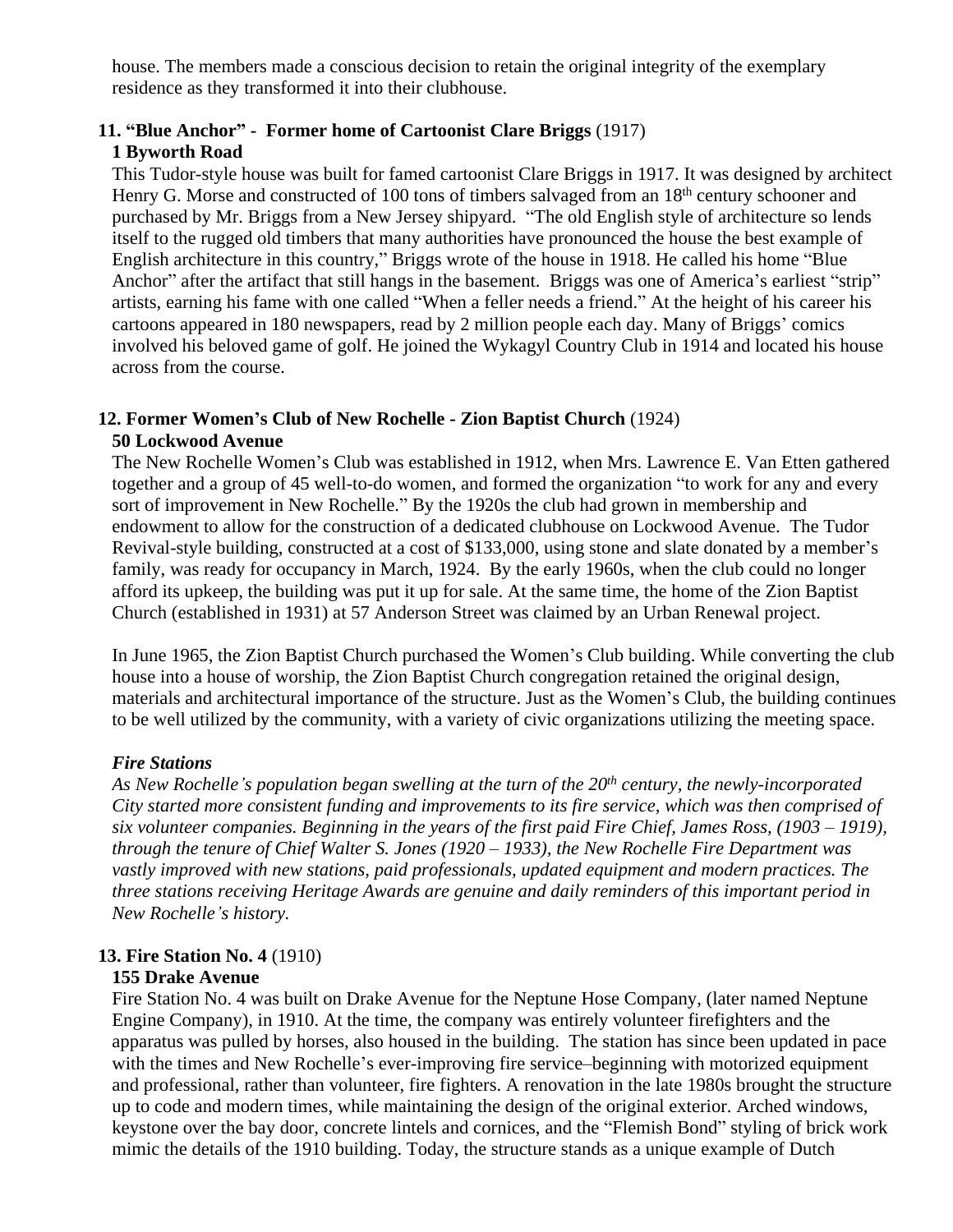Revival style of architecture, patterned after the earliest buildings of the original Dutch settlements on the Hudson River.

## **14. Fire Station No. 3** (1912)

### **756 North Avenue**

Completed in 1912, Fire Station No. 3 replaced the earlier quarters for Olympia Engine Company, which had been destroyed in an unfortunate fire two years earlier. The handsome new brick building was designed by Barnard & Wilder in the Italian Renaissance Revival-style, with a four-bay stuccoed façade trimmed in brick and a roof of barrel tile. The architects highlighted the two large equipment doors on the first floor with flared *voussoirs* of alternating brick and stucco. The second floor windows were also trimmed with brickwork and a round-arched blind of brick. The improved accommodations of the building allowed for paid firefighters to deliver round-the-clock service for the new and growing neighborhoods in the rapidly-growing neighborhoods in the "northern" parts of the city. The building remained largely unchanged until 1985 when deteriorating conditions necessitated rehabilitation efforts. When the two front bays were widened to accommodate more apparatus, the exterior arch in of the doors was maintained and the architectural integrity of the building kept intact.

### **15. Fire Station No. 2** (1923)

### **170 Webster Avenue**

A critical need for more public services and buildings to house them was created by another surge in New Rochelle's population, World War I. Fire Station Number Two, was designed by top architects and built with quality materials, replacing a building at Union and Second Street that housed Union Engine Company, founded in 1901. Local master builders M. Bartnett & Sons completed the building in 1923, with designs by architect Fredrick Winter. Like the earlier New Rochelle fire stations, it is a rectangular masonry structure – but with interesting and complementary architectural details. The arched openings on the equipment doors are trimmed with limestone surrounds and capped with keystones. A beltcourse of smooth limestone runs between the first and second floors. The roof is of barrel tile that overhangs the façade. These design elements, intended to give notice to a public building, but complement a residential neighborhood, continue to serve their purpose.

## **The 2010 Heritage Awards**

## **16. Flandreau Family Cemetery**

With the first documented burial on February 19, 1800, until 1892, when the last known burial took place, a small plot on the rolling farmlands along Boston Post Road at New Rochelle's eastern border was used as a graveyard by at least 30 members of the Flandreau family. From one of original founders of the 17<sup>th</sup> century French settlement, (Jacques) through several generations, including the only New Rochellean killed in the Civil War (John), the Flandreau family has figured prominently in this community.

The burials began when the Flandreau family owned extensive acreage along the road and continued here long after the family sold the farm in 1815. The year before, on February 16 1814, the children of Benjamin Flandreau laid out by deed "the Flandreau Burying Ground," 28 yards by 13 yards, and a right-of-way to the Boston Road (also referred to as Turnpike Road.)

After the Civil War, the owner of the former Flandreau property, Samuel Chowdrey, was unsuccessful in his bid to buy the plot for his farm (and move the bodies to another site, at his own expense). Instead, he enclosed it with a stone wall and hedge. After he died, his "Hazelhurst Farm" was caught-up in the building boom of the early 1900s. As building lots encroached on the graveyard, some bodies were exhumed and reinterred in Beechwoods Cemetery. A monument to Elisha Harsen, a Flandreau descendant killed while serving on the monitor Tecumseh when it was sunk in Mobile Bay in 1874, was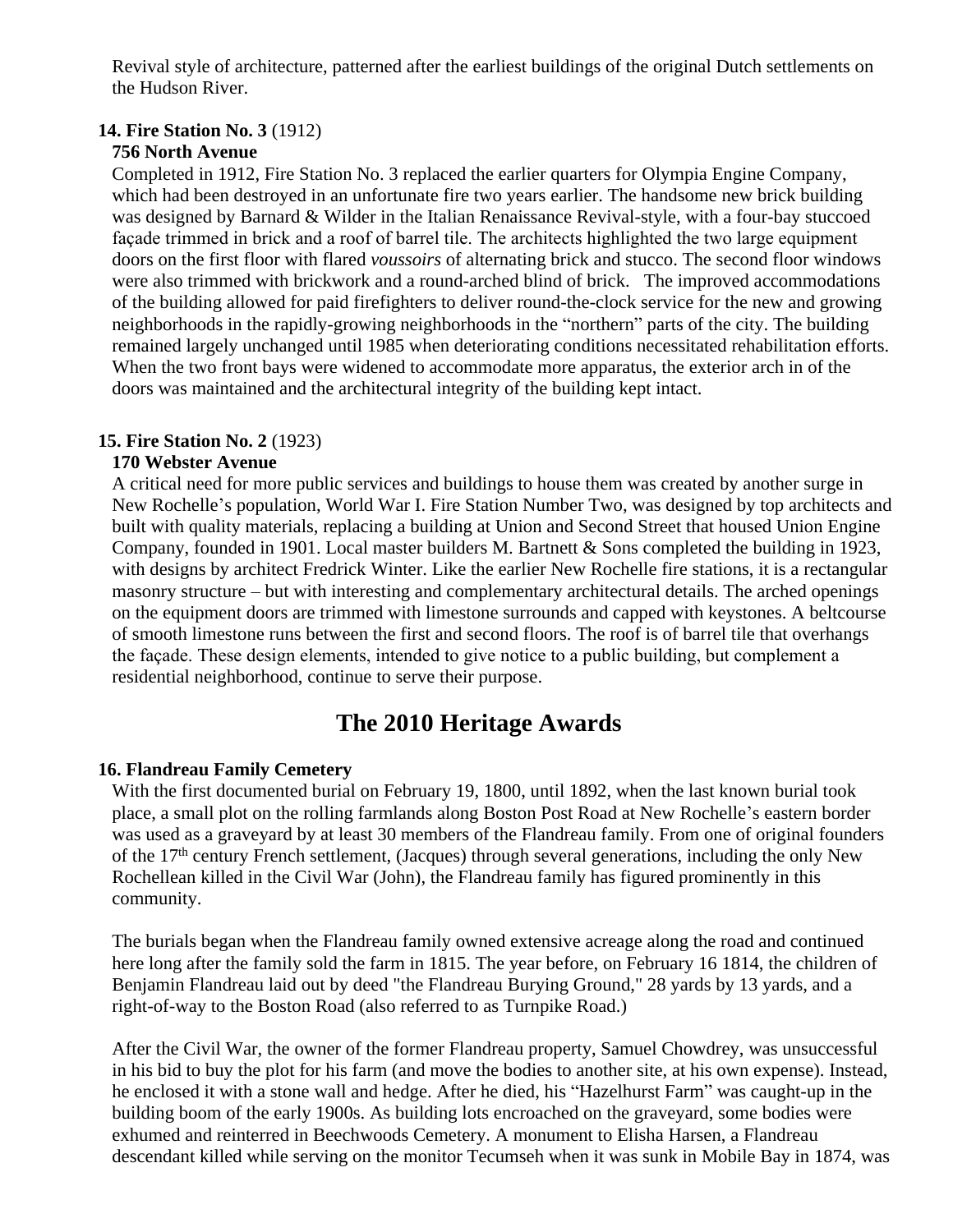also moved to Beechwoods. As early as 1923 the cemetery was considered grossly neglected, as a local newspaper columnist and historian reported tumbled stones lying amidst weeds and construction debris.

The historically-important sliver of land, today completely overgrown with invasive foliage, now has the attention of concerned neighbors and descendants of the Flandreau family. With the 2010 Heritage Award, it is hoped that other New Rochelle and area residents will join their efforts to restore it to its rightful dignity.

### **17. The Mahlstedt House** (c. 1906)

#### **956 North Avenue**

Perched on the hillside overlooking North Avenue and Paine Heights, the striking house at 956 North Avenue displays a wonderfully eclectic mix of architectural details representing what is commonly referred to as Victorian styles – Queen Anne, Shingle and Romanesque Revival that were popular in America during the late 1800s and early 1900s. These distinctive features, most of which were completed around 1906, are clearly evident thanks to the extensive and entirely appropriate restoration work its current owners have lovingly completed over the past 30 years. This exemplary restoration included the removal of aluminum siding, the replacement of 16 columns with custom replicas, replacement of sheet metal ornamentation with replicas made from the original stamps and the original supplier, the removal of 15 coats of paint to the original wood siding, and the replacement of about 150 panes of glass with original-styled diamond divided light windows.

The impressive residence and commanding location of 956 North Avenue was a most suitable home for Lee John Eastman during the height of his career as president of Packard Motors Cars, New York. While living here in the 1920s Eastman was also the vice president of the Automobile Dealers Association of NY, president of the Broadway Association and, later, president of Packard Motor Cars, Detroit.

## 18. **Howard R. Ware House** (1907)

#### **96 Pryer Terrace**

Ware's Department Store, Westchester's first and, for many years, largest department store had a prominent place on New Rochelle's most fashionable Main Street and in the community's illustrious history. From 1881 to the late 1930s, when it was sold to become the first suburban "Bloomingdales," the pioneering emporium a key place in New Rochelle during its 20th century boom years. Its founder and owner, Howard R. Ware was a leading figure in the rapidly-growing community of New Rochelle. He was a director and vice president of the National City Bank of New Rochelle, a founder of the local Y.M.C.A. and an active member of St. John's Methodist Episcopal Church.

With the success of his store, Ware was able to buy into in one of the most prestigious of the residential parks being developed primarily in the southern tier of New Rochelle, beginning in the 1880s with Rochelle Park. By 1904 the development trend had extended up North Avenue, and City Realty Company sold the first homes in the neighborhood they developed as Beechmont. City Realty was formed by the Lambden family, local lawyers and bankers, who purchased the former Pugsley and Montgomery Farms to build Beechmont. The centerpiece was the lake they created by damming Pine Brook.

In 1907, the Wares moved into their newly-completed home at 96 Pryor Terrace. Five owners later, the exterior materials of the Shingle-style house have been restored to the original wood shingles. Additional restoration efforts to the house and former stable (now garage), has ensured that the property looks just as it did when photographed for a 1930 promotional booklet, New Rochelle in Pictures, and that an important cameo in New Rochelle's history has been preserved,

#### **19. Statue of Jacob Leisler** (1913)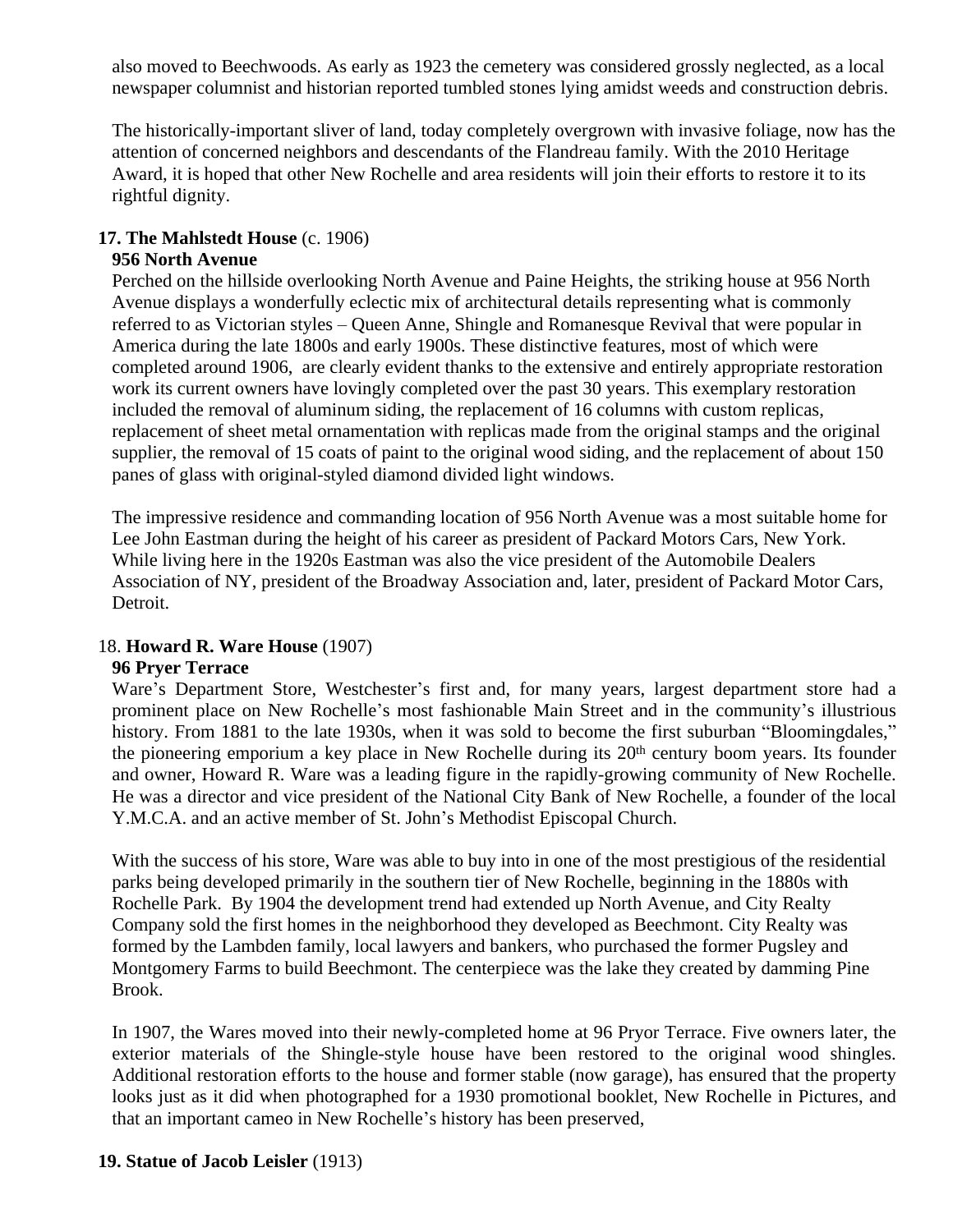#### **North Avenue and Broadview Avenue**

The statue of Jacob Leisler was created by one of the country's leading sculptors, Solon H. Borglum. Cast in bronze from an imagined likeness, the statue was unveiled on June 25, 1913 - one of many highlights during New Rochelle's 225th anniversary celebration. A local chapter of the Daughters of the Revolution (not to be confused with the Daughters of the American Revolution) commissioned the work to immortalize the man who helped a group of Huguenots (French Protestants) find a new home in America after fleeing their native country's tyranny and religious persecution dealt by the revocation of the Edict of Nantes.

On July 2, 1667, Jacob Leisler completed the deal that enabled the Huguenots to purchase from John and Rachel Pell the 6,100 acres that became New Rochelle. A wealthy merchant with involvement in numerous enterprises, Leisler later assumed the title of Lieutenant Governor of the Province of New York, under King James II. In 1691 he was unlawfully convicted of felony and treason and executed. Four years later, Parliament reversed the conviction, exonerating the deceased friend of the Huguenots.

This statue is believed to be the only monumental memorial to Jacob Leisler and it received professional cleaning and conservation in 2015, with funds raised during the city's 325<sup>th</sup> anniversary celebration.

#### **20. Mahlstedt Lumber Company Building** (1920)

#### **415 North Avenue**

When New Rochelle's civic and commercial buildings were constructed in the late part of the 1800s and early 1900s, no expense was spared in the materials used; the craftsmanship employed. This was certainly the case when the owner of the J. A. Mahltstedt Lumber and Coal Company (incorporated 1895) erected a handsome Neo-Classical Revival style building for his thriving enterprise's offices. The limestone two-story structure was prominently sited just opposite the Soldier's Monument at the west junction of Huguenot and Main Streets. The lumber yards were located directly behind the building, to the north, and additional storage years and a mill were nearby on Pine Street. The Mahlstedt family had deep roots in the community- from involvement in civic affairs and elected position, to supplying and overseeing the construction of scores of residences, to the operations of the ice manufacturing concern on the lake that is now the Twin Lakes in front of New Rochelle High School.

After the Mahlstedt business closed following The Depression, the building served multiple purposes, including a temporary site of the Post Office, while the building at Huguenot and Street and North Avenue was constructed (1937-1938), offices for the New Rochelle Water Company, and the Landis Hardware Store. At some point the upper part of the facade was covered with an aluminum cap, hiding gorgeous detail work and the location of the former lettering: "J. A. Mahlstedt Lumber and Coal Company."

Those letters again appear on the top of the façade—serving as the "icing" on the recently and beautifully restored exterior and interior of the building. After purchasing the property in 2008, the current owner invested considerable money, thoughtful care and appropriate professional assistance to restore 415 Huguenot Street to its earlier and befitting glory.

## **21. Beauchamp Gardens Apartments** (1928)

#### **151-155 Centre Avenue**

"Beauchamp Garden Apartments represent the finest type of building construction. In design and equipment they will be found on a par with the apartment residential homes in the Park and Fifth Avenue sections of Manhattan," begins the 1928 sales brochure for the newly-constructed apartment complex in the fashionable suburb of New Rochelle. Touted for its convenience to the railroad station (a six-minute walk), shopping, theatre and business, and to Public and Parochial schools, clubs and bathing beaches, the brochure also noted: "Here children grow up in refined surroundings…."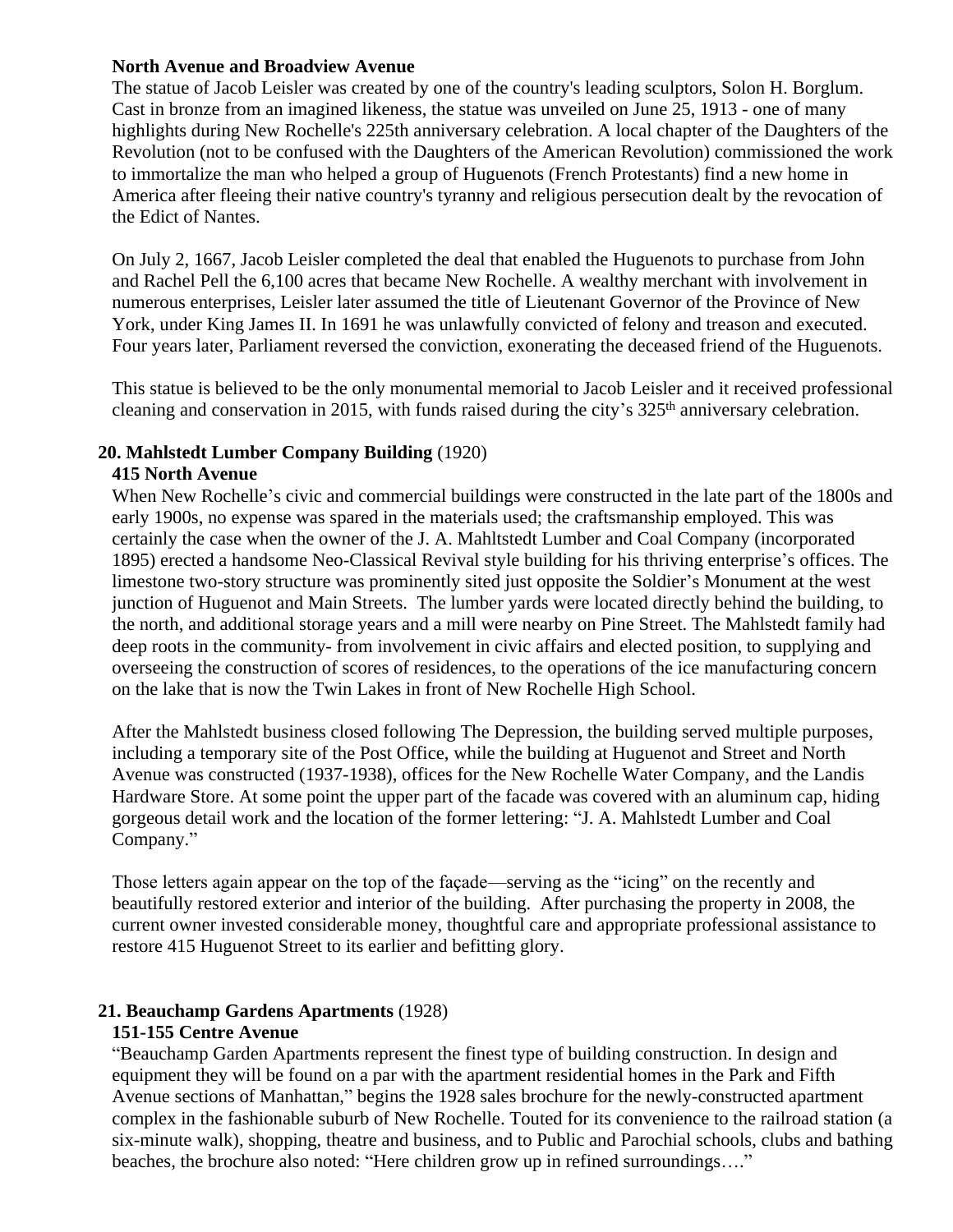A group of German immigrants bought the land for the building in the 1920s and hired Otto W. Kritz to design and construct the six-story, 76-unit building. He employed the popular Tudor-Revival style architecture so widely used in homes of growing neighbors in the wealthiest of suburban communities of the day. The attention to detail, Old World craftsmanship, coupled with the "modern" technologies, resulted in a residential complex loaded with charm and new amenities—all contained in a lovely parklike setting. "It is situated on one of the finest avenues in New Rochelle," continues the brochure, "overlooking Residence Park and in the best residential part of town… The house stands on a large plot and the spacious the spacious courts which surround the building are all landscaped with shrubs and trees, while magnificent shade trees line the curbs of Centre Avenue." Exemplifying the new concept of "garden apartments," Beauchamps Gardens was highlighted in the 1927 book, *American Apartment Houses Today*.

From the time it first opened, Beauchamps Gardens has attracted a diverse group of tenants – professionals, artists, retirees and families. Today, the great grand-daughter and granddaughter of one of the original builders and managers, A. Henry Fricke, also live in the apartment. They find it the perfect blend of city and suburbia - steeped in a proud, well-preserved heritage.

#### **22. Isaac E. Young Junior High School** (1928)

#### **270 Centre Avenue**

Built at a cost of \$1,392,000 over three years, Isaac E. Young Jr. High School was immediately rated as one of the most architecturally beautiful school buildings in the country. The prestigious architectural firm Starrett and Van Vleck designed it in the Collegiate Gothic style. The firm also completed unique designs for Henry Barnard School and Jefferson School in New Rochelle, and were responsible for such notable structures as Lord and Taylor's, Saks Fifth Avenue, Bloomingdales and the Downtown Athletic Club in New York City. When it was completed in 1928 the building could accommodate 900 pupils, but the site was planned for a future extension to the east of the building for an additional 200 students.

## **The 2011 Heritage Awards**

#### **23. Soldier's Monument** (1895 and 1896)

#### **West Junction of Huguenot and Main Streets**

On May 30, 1895, the base of the Soldiers Monument was dedicated on triangular piece of land at the west intersection of Main and Huguenot Street. The property was donated by the Presbyterian Church which was, until it burned in 1923, situated in back of the monument. The date of the dedication was particularly poignant. John Flandreau, the native son for whom the local Post was named, had been killed in the Battle of Bethesda Church on May 30, 1864. He was the only New Rochelle casualty in the Civil War. The monument was inscribed: **"**300 deceased veterans and the battles in which they fought those of the Civil War, War of 1812 and Revolutionary War" "Tribute of New Rochelle to her loyal sons. Erected 1895. 1861 – 1865 One Flag, One Country, Union Forever."

The next year, on Memorial Day, another grand event was held to commemorate the placement of the stone and granite statue, which was manufactured Badger Brothers, Quincy, MA. As the New York Times headlined, "The Village in Holiday Dress Receives Her Many Visitors- Elaborate Parade Followed by Exercise at Which Gen. Butterfield and Gen. Sickles were Chief Speakers." The article reported that "New Rochelle has seldom received as many visitors in a single day," and detailed the long parade that had been organized by Isaac E. Young, Superintendent of Schools. The statue was unveiled by Miss Marie L. Cushing, a former New Rochelle teacher and daughter of Civil War hero, Commander W. B. Cushing, U. S. Navy. Two Civil War cannons, acquired through congressional action, were placed at the foot of the monument, completing the site that would later be named "Roosevelt Park".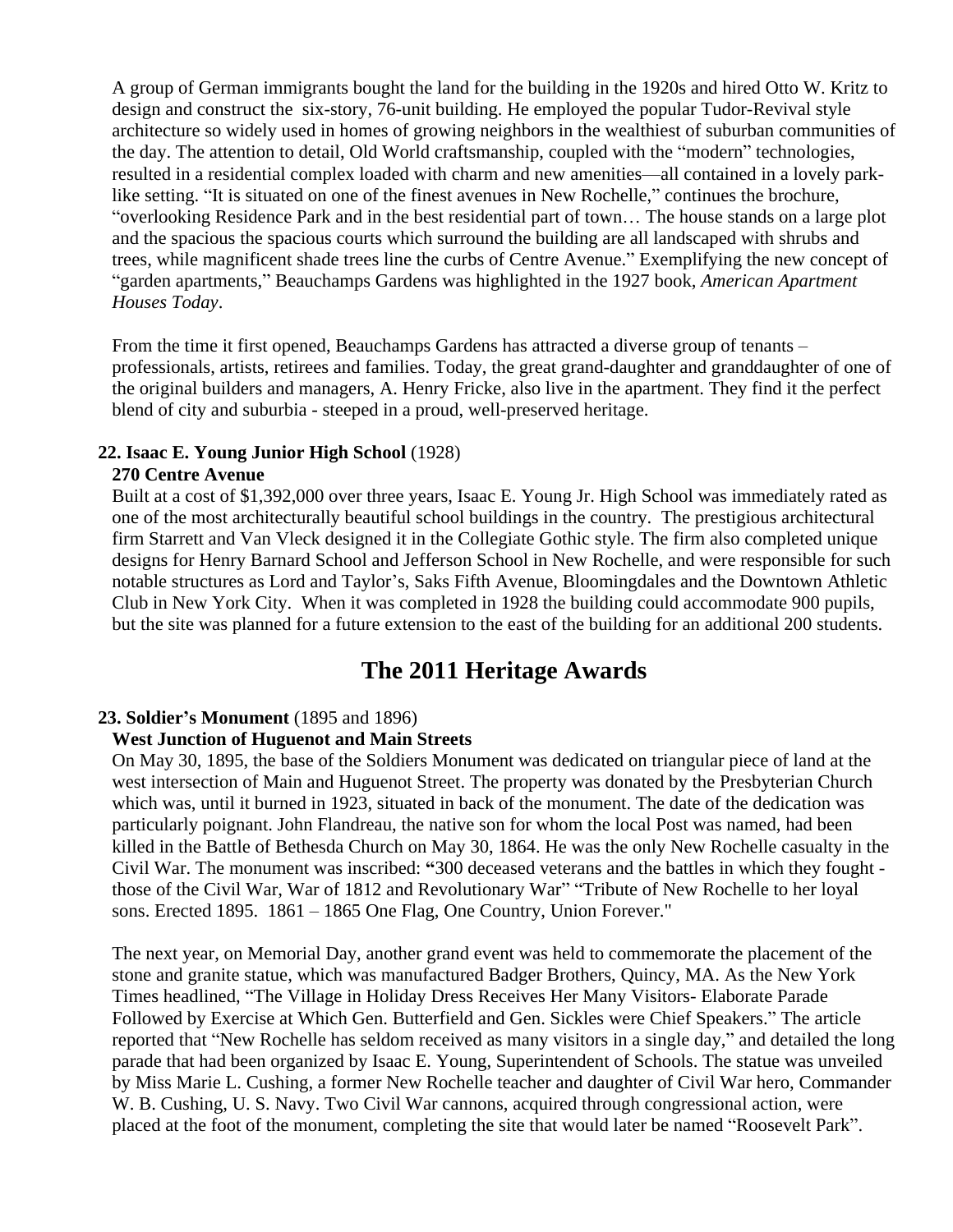#### **24. Leonard Talner Building** (1929) **565 Main Street**

The building at 565 Main Street was among those constructed in the Art Deco style during the "boom" period of the 1920s. Completed in 1929, it replaced the wood-framed structure that had housed Scott's Feed Store for decades. The new building contained several popular stores, including the small "Talner's Jeweler's" that was started by Leonard Italiano. He was one New Rochelle's premier jewelers - first working door-to-door and then in an upstairs store on Mechanic Street (now Division Street) as early as 1924. Despite his birth name, Italiano was one of New Rochelle's early Jewish shopkeepers. By the time he opened a small Main Street store near Centre Avenue, in 1928, he had changed his name to Leonard Talner.

Over the next four decades, various members of the Talner family, including cousin Arnold Heaps, managed the business. In 1960 Robert Talner and Heaps had purchased the store from the other Talner family members and began expansions. By 1962, they had enlarged the store by purchasing the adjacent hat store, dress shop and Fannie Farmer Candies. Through the years, Talner's gracious and accommodating service, distinctive and top-quality jewelry has attracted the likes of Tommy Manville, Theresa Brewer, Dennis James, Peter Lind Hayes, and other celebrities who made their homes in New Rochelle.

In 2007-2008, 565 Main Street underwent a significant restoration project that rejuvenated and preserved its original integrity: one that exemplifies the architectural style and construction of the Art Deco period, the predominate style of New Rochelle's downtown business district. As one of the five buildings in the New Rochelle Model Development Block, 565 Main Street's restoration project led to a 2009 Excellence in Historic Preservation Award by the Preservation League of New York State. The project was orchestrated by the New Rochelle Business Improvement District (the BID) with support of the Community Preservation Corporation (CPC), working closely with the State Historic Preservation Office (SHPO), the architect (Susan Doban Architect), the contractor, and the building owners.

## **25. Daniel Webster Elementary School** (1930)

## **95 Glenmore Drive**

The Daniel Webster School was one of six New Rochelle Public schools constructed between 1926 and 1932 to accommodate the city's enormous growth in population beginning at the turn of the 20<sup>th</sup> century. Like the other new buildings, this school was designed to harmonize with the architecture of the homes recently erected in the neighborhood, now known as Glenwood Lakes. It is considered a superb local example of Jacobethan Revival-style architecture, and reflects a Suffolk home built during Queen Elizabeth's reign from 1558-1603. Designed by the prominent architectural firm of Tooker and Marsh, New York City, the general contractors were Guidone and Bottino.

# **The 2013 Heritage Awards**

## **26. The Oaks Estate** (Late 1800s)

#### **590 Davenport Road**

This property sits on Davenport Neck, where evidence of Native American encampments could still be found well into the late  $20<sup>th</sup>$  century. This is the land the French Huguenots first settled – and where they farmed acres of salt hay meadows. During the Revolutionary War, Hessian soldiers landed on the Neck, marching into New Rochelle to join British Troops for the Battle of White Plains. By the late 1800s, grand homes on landscaped property dotted Davenport Neck. The Oaks was one of those magnificent estates.

The Heritage Award property includes landscaped lawns, a stone teahouse at water's edge, the 1889 Serpentine Seawall, and the 1900 White House. The property served as Oaksmere, a girls' boarding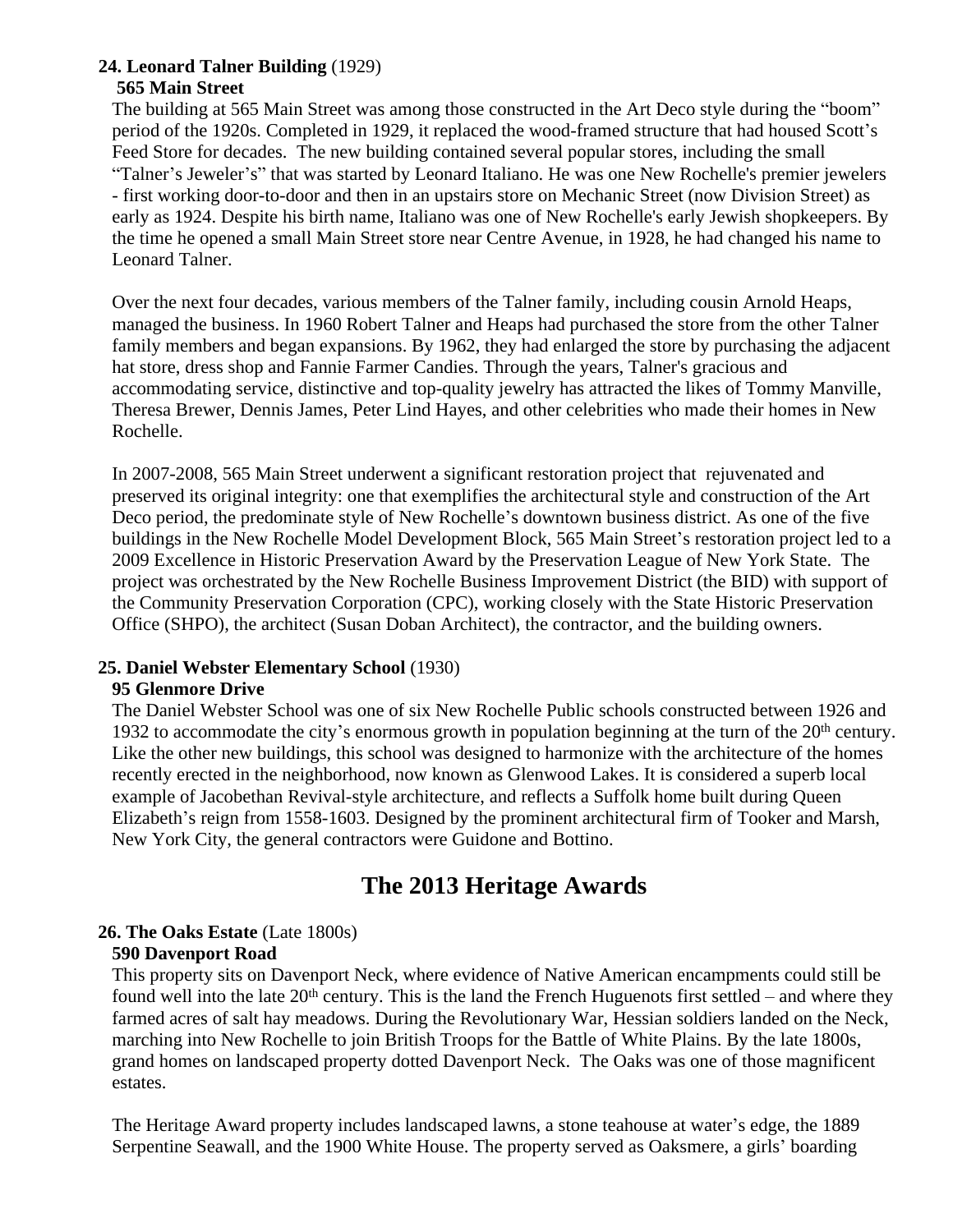school, in the early 1900s. After a fire forced the school to move to Mamaroneck, the estate was purchased as a private residence. Charles and Magdalene Klingenstein took ownership in 1919. In 1947 they gifted to Mount Sinai School of Nursing, and the organization used it as a retreat and bed and breakfast, until it could no long afford the upkeep. In 1999 Dr. Harold Osborne bought The Oaks to be the home of the New Dawn Foundation, a community-based healing center and charitable foundation.

#### **27. Liebman's Building** (c. 1870)

#### **510 Main Street**

The Liebman's Building evokes a wonderful sense of time, place and pride. When the major part of the structure was constructed in 1875, it was designed in an Italianate-style popular of the period, constructed of brick with wood and metal trim, and included such ornamentation as dentils below the eaves and curved molding over the windows. As a result of appropriate restorations in the early 1980s and late 1990s, and more recently with funding made possible by the Downtown Business Improvement District (BID), Liebman's continues to provide a vibrant glimpse of earlier times. Since 1927, New Rochelle children have been walking through the doors of 510 Main Street to buy their seasonal wardrobes, uniforms, first suits and party dresses. The popular clothing store was founded by Herman Liebman and his partner, Herman Pinals, and was later owned by Jim Stillman, who continues to own the building. Johnathan Newman, who began working for Mr. Stillman as a teen, now owns the store and its tradition of genuine Main Street service.

## **28. Former Fire Headquarters/Fire Station #1** (1901)

## **12 Church Street**

This handsome building, now housing the French-speaking Baptist Church, has had an illustrious life. Built two years after the incorporation of New Rochelle as a City, and the appointment of the first fire chief to command numerous volunteer companies, the structure was completed— just a half a block from City Hall, on Main Street. It was considered the first of its kind in the state, housing Huguenot Engine Co. (founded in1861) and Relief Engine Co. (founded in 1883), as well as headquarters for Chief Ross. "Modern in every detail– alarm system, spacious meeting rooms, offices for chief and commissioners, a tower for drying hose surmounted by the fire bell," described the local newspaper, "The first floor had snap harnesses suspended above the apparatus so it could be dropped on the back of horses by a tug of a rope."

It remained fire headquarters until the present day Station One was completed on Harrison Street, in 1966. The structure then became the home of the Cuisenaire Company – which made the colorful rods used by many children in 1960s and 1970s "new math" classes. The French-Speaking Baptist Church purchased the building in 1993, and the former Fire Headquarters has remained their home since. As Pastor Luzincourt remarked of his congregation's building at the Heritage Award Ceremony, "The firemen saved lives. We save souls."

## **29. Former Station #6** (1901)

## **1530 North Ave**

In addition to their Davenport Neck holdings, the wealthy and philanthropic Iselin family owned extensive farm land in the northern part of New Rochelle. In 1901, Adrian Iselin provided funds for the building of Wilmot Fire Station, at the southwest corner of Wilmot Road, North Avenue and Mill Road. Farmers volunteered to answer the calls using the station's horse-drawn apparatus. The Wilmot Station was replaced by Station Number Five, which was built at the end of Pinebrook Boulevard in 1950. At some point, the wood frame building was replaced by stucco. The Sturners purchased the abandoned and derelict station in 1979, completely rebuilding it while maintaining its architectural and historical integrity.

## **31. 50 Poplar Place** *(exemplary restoration)* (c. 1902)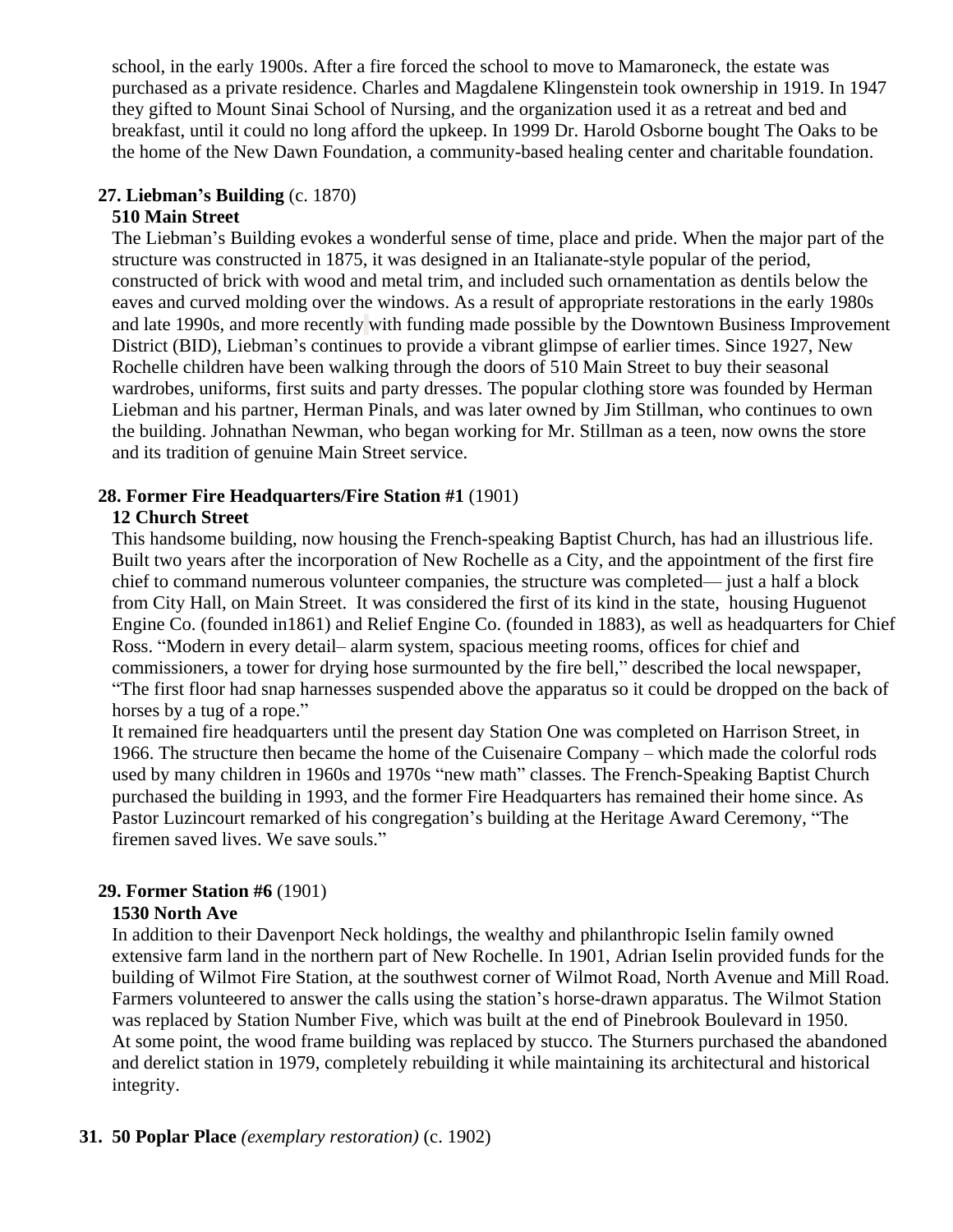This lovely home, a Colonial Revival/Four Square style residence that was built circa 1902, is receiving the 2013 Heritage Award for Exemplary Restoration. Located in Residence Park, one of New Rochelle's oldest neighborhoods, it is a well-preserved example of the architecture popular during the early 20th century.

When the current owners, the Itzkowitz's, purchased the home in 1988, the exterior color was white with little detail. Although some of the windows required replacement they were mindful to preserve at least half of the original windows, especially those that are visible from the street. In November 2008, they re-painted the house using historically correct colors in collaboration with an historic house paint analyst. Interior renovations were as carefully executed: The original window panes that were cracked were restored by a historic home contractor using old glass panes. The home has the original stained glass windows on the second floor landing. A wooden beamed ceiling in the dining room; kitchen renovation has a tin ceiling with schoolhouse light globes and a Wedgewood stove (circa 1947). "For the entire time we have owned the home (24 years), we have made a concerted effort to preserve its inner and outer beauty, in keeping with the grand tradition of the city of New Rochelle."

#### **32. Holy Family Church** (1915)

#### **Mayflower Avenue**

With three Catholic churches in the southern part of New Rochelle, the Archdiocese recognized the need for one to serve the neighborhoods steadily pushing north. Father Andrew Roche held the first services of Holy Family Church in a converted butcher store on Horton Avenue. Land on Mayflower Avenue was donated by John Trenor and construction on Holy Family Church began in 1915. The church was designed by John Hubert McGuire, who lived in the Beechmont section of New Rochelle (his house was located on the property that now houses the Iona president's home). He was a prominent architect, best known for his designs of Catholic churches - the most notable is the Cathedral of the Sacred Heart, in Richmond Virginia. In fall of 1929, Father William Martin began a \$350,000 project for an expanded church, school and new rectory, which was completed in June 1932. In 2004 the restoration of the magnificent stained glass windows was completed by Rohlf's Stained and Leaded Glass Company in Mount Vernon.

## **The 2016 Heritage Awards**

## **33. Former Home of Author E.L. Doctorow** (c. 1908)

#### **170 Broadview Avenue**

"In 1902 Father built a house at the crest of the Broadview Avenue Hill in New Rochelle, New York. It was a three-story brown shingle with dormers, bay windows and a screened porch. Striped awnings shaded the windows…The family took possession of the stout manse on a sunny day in June and it seemed for some years thereafter that all their days would be warm and fair." So begins the sweeping portrayal of early 20<sup>th</sup> century America, *Ragtime*. The novel was written by E.L. Doctorow from the attic of his New Rochelle home, at 170 Broadview, in 1975. The book would win the 1975 [National](https://en.wikipedia.org/wiki/National_Book_Critics_Circle_Award)  Book Critics Circle Award. It would later be named one of the 100 Best Books of the 20th Century. The award-winning author, whom President Obama cited as "one of America's greatest novelists," received numerous awards for his work over his long and notable career. The 1998 National Humanities Medal from the National Endowment for the Humanities, the 2013 Medal for Distinguished Contribution to American letters, the 2013 American Academy of Arts and Letters Gold Medal for Fiction, and the 2014 Library of Congress Prize for American Fiction are among them.

E.L. Doctorow and his wife, Helen, moved to the 170 Broadview Avenue home in 1964. He was a great friend of the New Rochelle Public Library where he did research for *Ragtime* in the library's history room that is now named for him. Doctorow was inducted into the New Rochelle Walk of Fame in 2013.